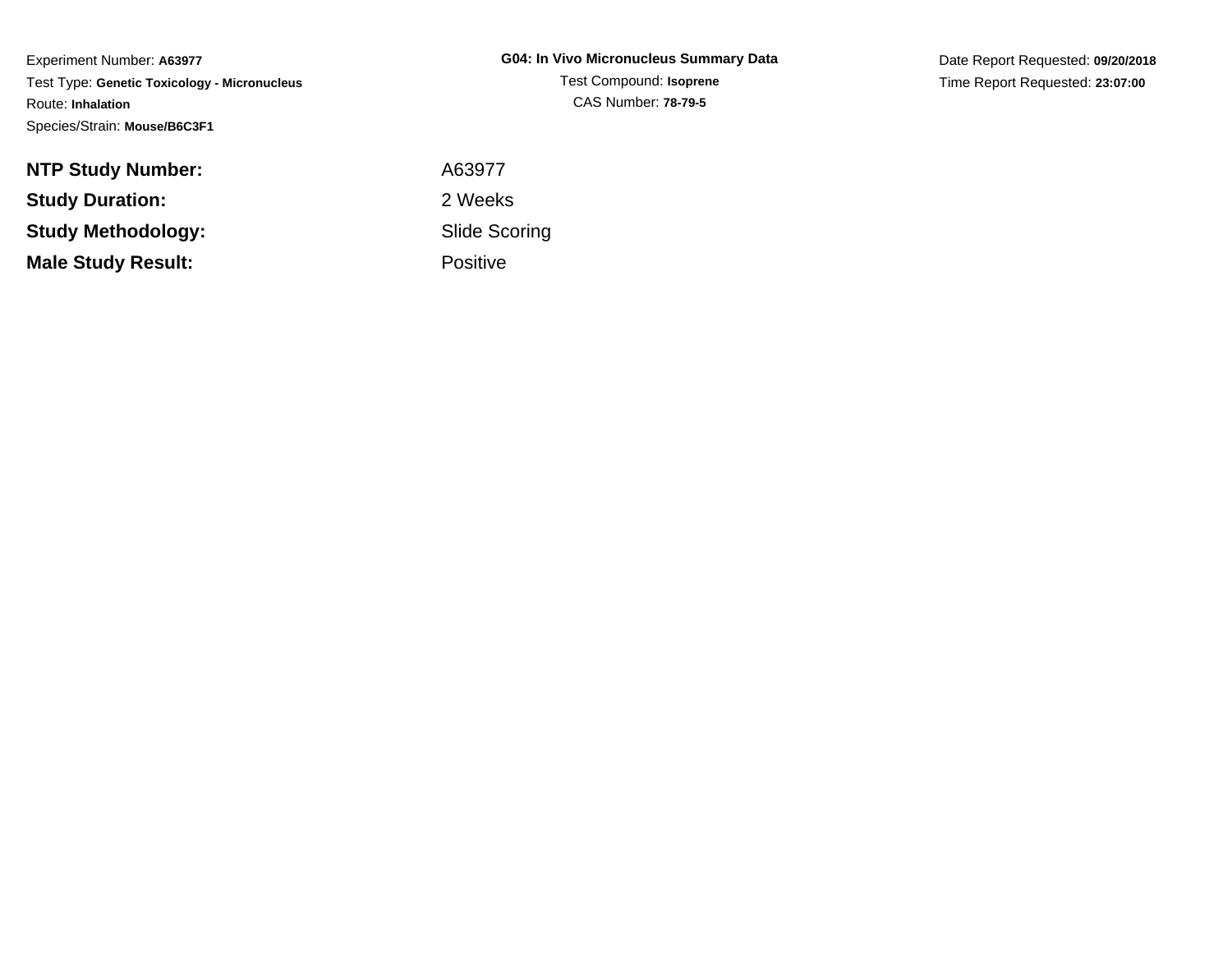Experiment Number: **A63977**

 Test Type: **Genetic Toxicology - Micronucleus**Route: **Inhalation**

Species/Strain: **Mouse/B6C3F1**

| Dose (ppm)                   | <b>MN PCE/1000</b> |                  |             | <b>MN NCE/1000</b> |                 |             | $%$ PCE         |
|------------------------------|--------------------|------------------|-------------|--------------------|-----------------|-------------|-----------------|
|                              | N                  | Mean $\pm$ SEM   | p-Value     | N                  | Mean $\pm$ SEM  | p-Value     | Mean $\pm$ SEM  |
| Vehicle Control <sup>1</sup> | 15                 | $2.00 \pm 0.34$  |             | 15                 | $1.47 \pm 0.24$ |             | $3.91 \pm 0.19$ |
| 438.0                        | 15                 | $12.00 \pm 0.66$ | $< 0.001$ * | 15                 | $5.20 \pm 0.62$ | $< 0.001$ * | $2.97 \pm 0.12$ |
| 1750.0                       | 15                 | $15.60 \pm 1.07$ | $< 0.001$ * | 15                 | $6.40 \pm 0.69$ | $< 0.001$ * | $2.87 \pm 0.14$ |
| 7000.0                       | 14                 | $16.93 \pm 1.00$ | $< 0.001$ * | 14                 | $6.93 \pm 0.93$ | $< 0.001$ * | $1.64 \pm 0.10$ |
| Trend p-Value                |                    | $< 0.001$ *      |             |                    | $< 0.001$ *     |             |                 |

Trial Summary: Positive